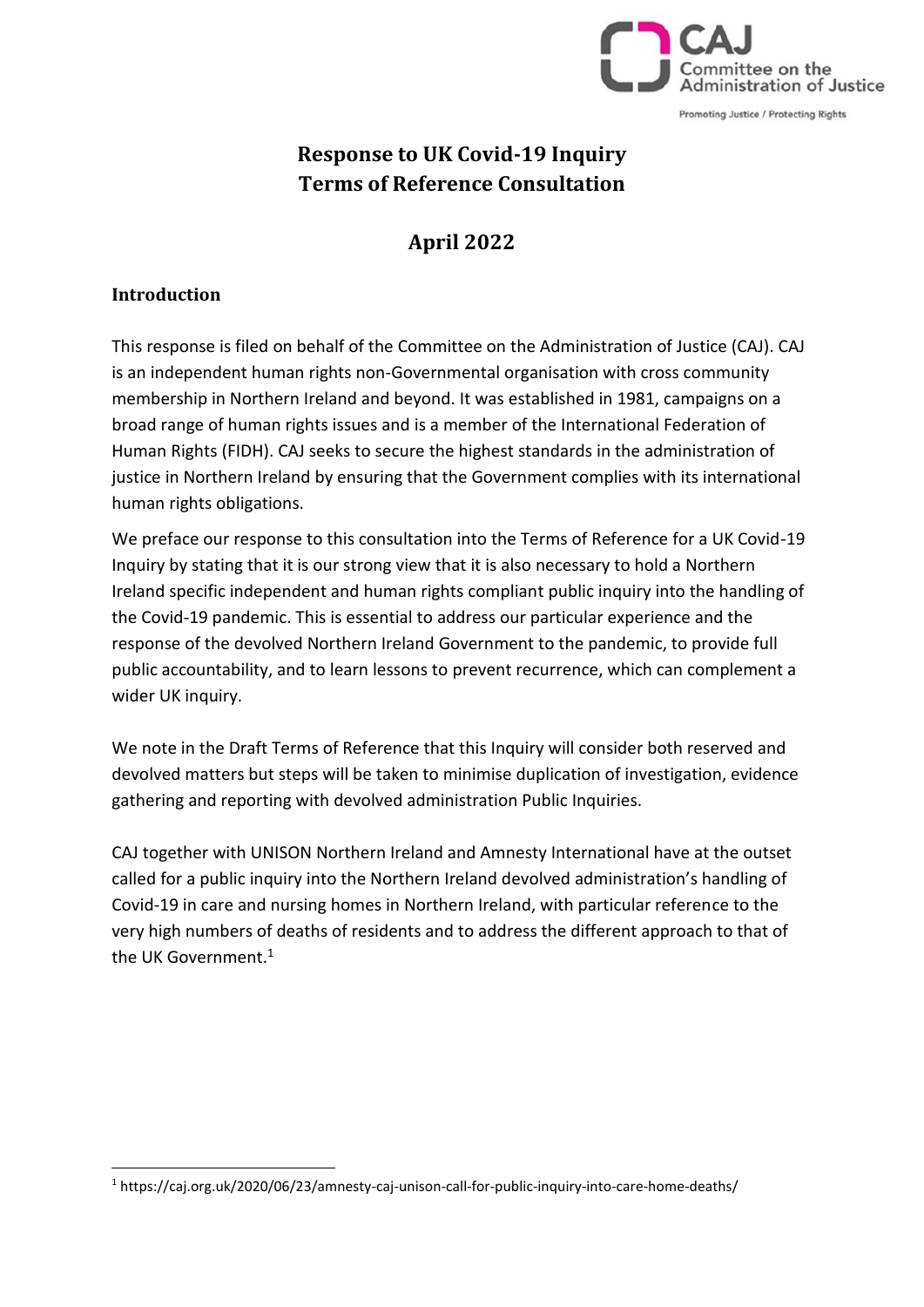As a co-convenor of the Equality Coalition,<sup>2</sup> together with UNISON Northern Ireland, we have issued statements on the need to urgently address the inequalities exacerbated by Covid-19 and to prevent austerity becoming part of Northern Ireland's pandemic recovery.<sup>3</sup>

On 23 February 2022, we also corresponded with the Northern Ireland Health Minister Mr Robin Swann MLA seeking a firm commitment that an independent human rights compliant public inquiry will be held in Northern Ireland into the handling of the Covid-19 pandemic, not withstanding the commitment to a UK-wide Public Inquiry. We submitted and repeat now that given the breadth of issues to be considered it is likely issues specific to the circumstances of Northern Ireland are likely to be marginal in a UK-wide inquiry. Therefore it is our view that a Northern Ireland specific inquiry will be necessary to address our particular experiences and can complement any wider UK inquiry, similar to the approach that has been taken with Scottish Public Inquiry.

The Northern Ireland Health Minister responded to our letter on 7 March 2022 stating that the Northern Ireland Executive had yet to decide whether Northern Ireland will solely participate in the UK Covid Inquiry or whether there will be a Northern Ireland Inquiry. He reaffirmed his public acknowledgment of the need for a thorough review of the entire Government response to Covid-19, including all parts of Government and across the Health and Social Care system as soon as practical and committed to the Department of Health playing its part to ensure lessons are learned and (importantly in CAJ's view) any necessary action taken.

## **1. Do the Inquiry's draft Terms of Reference cover all the areas that you think should be addressed by the Inquiry?**

## **Limitations of the Inquiries Act 2005**

No. An Inquiry should establish the facts, provide public accountability, help learn lessons, restore public confidence, discharge investigative obligations and can be cathartic and assist in the development of policy and there are limitations in this draft Terms of Reference.<sup>4</sup> As we outlined in our correspondence to the Northern Ireland Health Minister a UK-wide Public Inquiry into the handling and management of the Covid-19 pandemic under the Inquiries

<sup>&</sup>lt;sup>2</sup> The Equality Coalition is a broad alliance of more than 100 civil society organisations and trade unions in Northern Ireland that collectively campaign to promote equality. The Coalition is jointly convened by UNISON and CAJ. The [member organisations](https://www.equalitycoalition.net/?page_id=86) in the Equality Coalition work across all nine equality categories covered by Section 75 of the Northern Ireland Act 1998, as well as on other recognised protected equality grounds. <sup>3</sup> [https://caj.org.uk/2020/04/21/civil-society-groups-call-for-action-to-ensure-inequalities-are-not](https://caj.org.uk/2020/04/21/civil-society-groups-call-for-action-to-ensure-inequalities-are-not-exacerbated-by-the-covid-19-crisis/)[exacerbated-by-the-covid-19-crisis/](https://caj.org.uk/2020/04/21/civil-society-groups-call-for-action-to-ensure-inequalities-are-not-exacerbated-by-the-covid-19-crisis/)

[https://caj.org.uk/wp-content/uploads/2021/07/Equality-Coalition-Statement-on-the-Pandemic-Recovery-](https://caj.org.uk/wp-content/uploads/2021/07/Equality-Coalition-Statement-on-the-Pandemic-Recovery-July-21.pdf)[July-21.pdf](https://caj.org.uk/wp-content/uploads/2021/07/Equality-Coalition-Statement-on-the-Pandemic-Recovery-July-21.pdf)

<sup>4</sup> *Chapter 1, Introduction 'A. The Need for and Function of Public Inquiries', Public Inquiries, Beer, 2011*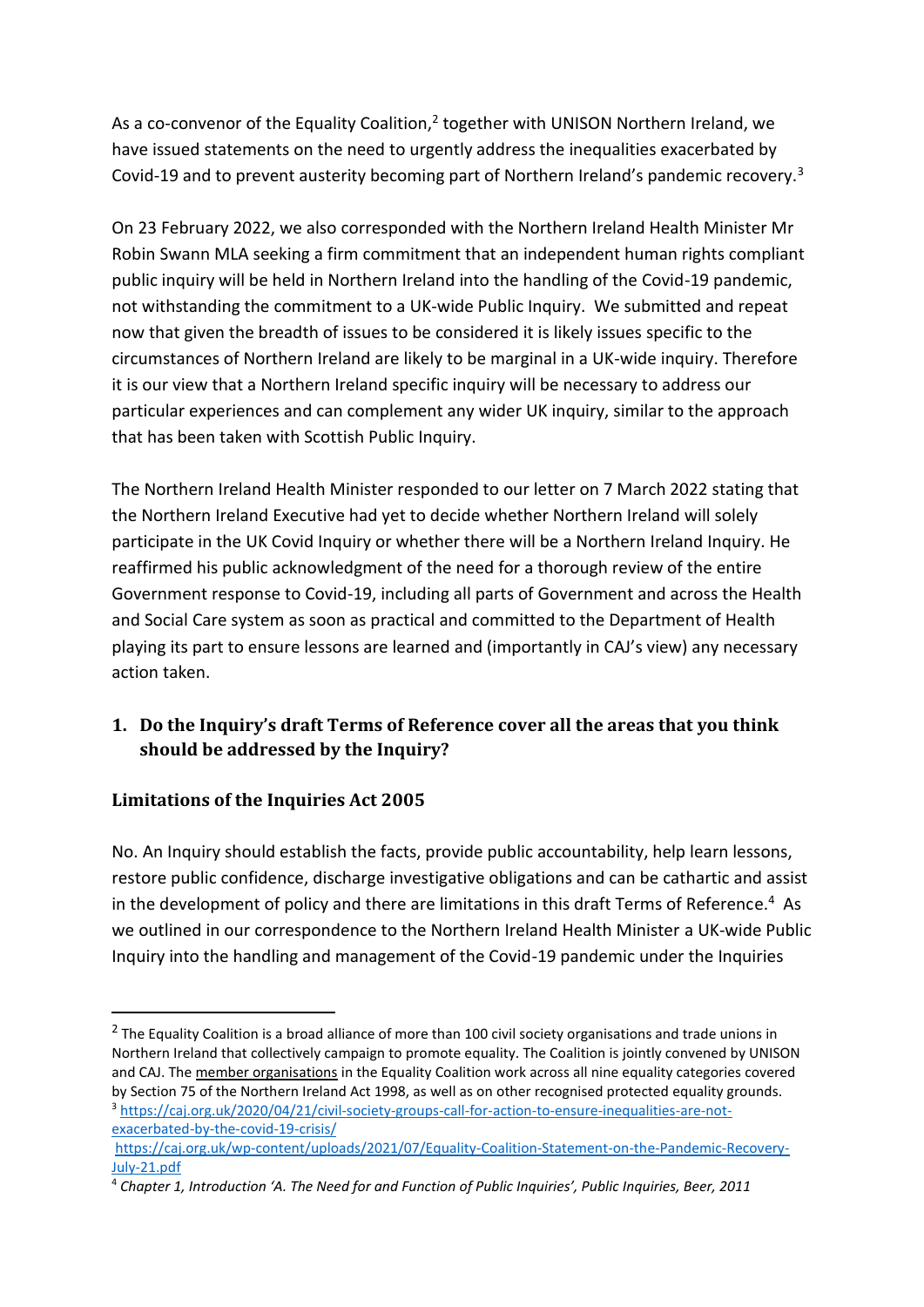Act 2005 will raise particular concerns about independence and is unlikely to inspire public confidence unless clear undertakings are put in place to address the limitations of this Act.

CAJ has had long standing concerns about the human rights compliance of the Inquiries Act 2005 given that it empowers Government Ministers to decide whether there should be an inquiry; set the inquiry's terms of reference; amend its terms of reference; appoint its members; restrict public access to inquiries; prevent the publication of evidence placed before an inquiry; prevent the publication of the inquiry's report; suspend or terminate an inquiry; and withhold the costs of any part of an inquiry which strays beyond the terms of reference set by the Minister.

We submitted our concerns to the House of Lords Select Committee,<sup>5</sup> which recommended amendments to the legislation.<sup>6</sup> The Joint Committee on Human Rights has endorsed many of our concerns, noting that they risk violating the independence requirements arising under Article 2 of the European Convention on Human Rights (ECHR) (right to life), Article 3 ECHR (right to be free from torture or inhuman or degrading treatment or punishment) and Article 8 ECHR (right to private life).<sup>7</sup> Senior judges, including Lord Saville who chaired the Bloody Sunday Inquiry, have also expressed their concerns about the ability of these ministerial powers which made:

'a very serious inroad into the independence of any inquiry and [was] likely to damage or destroy public confidence in the inquiry and its findings' and he would not be prepared to preside over such an inquiry.<sup>8</sup>

The late Judge Cory, a retired Canadian judge who investigated 6 collusion cases in Northern Ireland also powerfully set out the limitations of the Act:

'…it seems to me that the proposed new Act would make a meaningful inquiry impossible. The commissions would be working in an impossible situation. For example, the Minister, the actions of whose ministry was to be reviewed by the public inquiry would have the authority to thwart the efforts of the inquiry at every step. It really creates an intolerable Alice in Wonderland situation. There have been references in the press to an international judicial membership in the Inquiry. If the new Act were to become law, I would advise all Canadian judges to decline an appointment in light of the impossible situation they would be facing. In fact, I

<sup>5</sup> https://caj.org.uk/2013/09/04/s422-written-evidence-house-lords-select-committee-inquiries-act-2005/

<sup>6</sup> https://publications.parliament.uk/pa/ld201314/ldselect/ldinquiries/143/143.pdf

<sup>7</sup> https://publications.parliament.uk/pa/ld201314/ldselect/ldinquiries/143/14309.htm

<sup>8</sup> Ibid.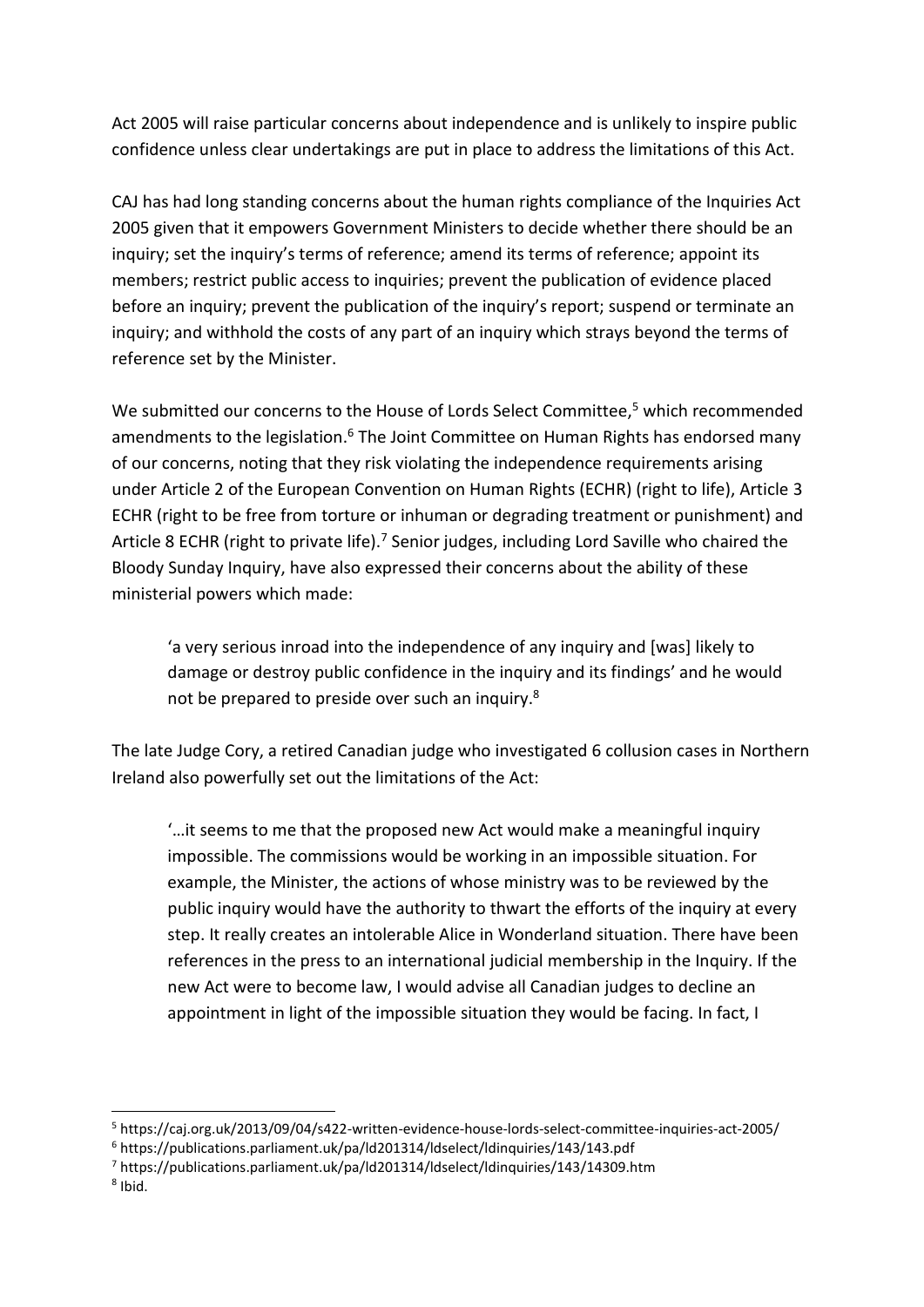cannot contemplate any self respecting Canadian judge accepting an appointment to an inquiry constituted under the new proposed act.'<sup>9</sup>

To ensure both perceived and practical independence it is essential that binding undertakings be provided that ministerial powers under the Inquiries Act, which could fetter the independence of the inquiry, will not be used learning from the experience of the Baha Moussa Inquiry Protocol where the Chair made Restriction Orders rather than the Secretary of State issuing Restriction Notices.<sup>10</sup>

## **Human Rights Based Approach**

It is also notable that there is a lack of reference in the proposed Terms of Reference to the need to discharge human rights obligations and that the Inquiry be informed by a human rights based approach.<sup>11</sup> Section  $6(1)$  of the Human Rights Act 1998 obligates Government to act in a manner compatible with the European Convention on Human Rights (ECHR).

It is our view that Article 2 of the European Convention on Human Rights (ECHR) which protects the right to life, Article 3 ECHR which protects the right to be free from inhuman and degrading treatment or punishment, Article 8 ECHR which protects the right to a private, home and family life and Article 14 ECHR the right to non-discrimination are engaged. There are particular investigative obligations arising under Article 2 ECHR and Article 3 ECHR.

The procedural requirements under Article 2 & 3 ECHR, which should inform this Public Inquiry can be summarised as follows:

- Authorities must **act of their own motion** once it has come to their attention;
- **Independent** of those implicated in the events there must be no practical, hierarchical or institutional connection to those implicated; the Chair and Panel should be independent and have their own independent legal team. Under the Inquiries Act 2005, a Minister can withhold material from publication in the report, withdraw funding, end an inquiry before publication of the report and restrict disclosure or publication of evidence on national security or public interest grounds.

<sup>9</sup> https://www.patfinucanecentre.org/collusion-pat-finucane/canadian-judge-peter-cory-slams-finucaneinquiry-legislation

<sup>&</sup>lt;sup>10</sup> See British Irish Rights Watch's analysis of the Baha Moussa Inquiry and its Report for further detail: [https://www.rightsandsecurity.org/assets/cv\\_uploads/BahaMousaReport\\_\(2\).pdf](https://www.rightsandsecurity.org/assets/cv_uploads/BahaMousaReport_(2).pdf)

 $11$  See in particular research by the University of Strathclyde and the 'PANEL' approach: [https://www.strath.ac.uk/media/1newwebsite/departmentsubject/law/cshrl/CSHRL\\_Inquiry\\_Brief\\_3rd\\_Septe](https://www.strath.ac.uk/media/1newwebsite/departmentsubject/law/cshrl/CSHRL_Inquiry_Brief_3rd_September_2021.pdf) [mber\\_2021.pdf](https://www.strath.ac.uk/media/1newwebsite/departmentsubject/law/cshrl/CSHRL_Inquiry_Brief_3rd_September_2021.pdf)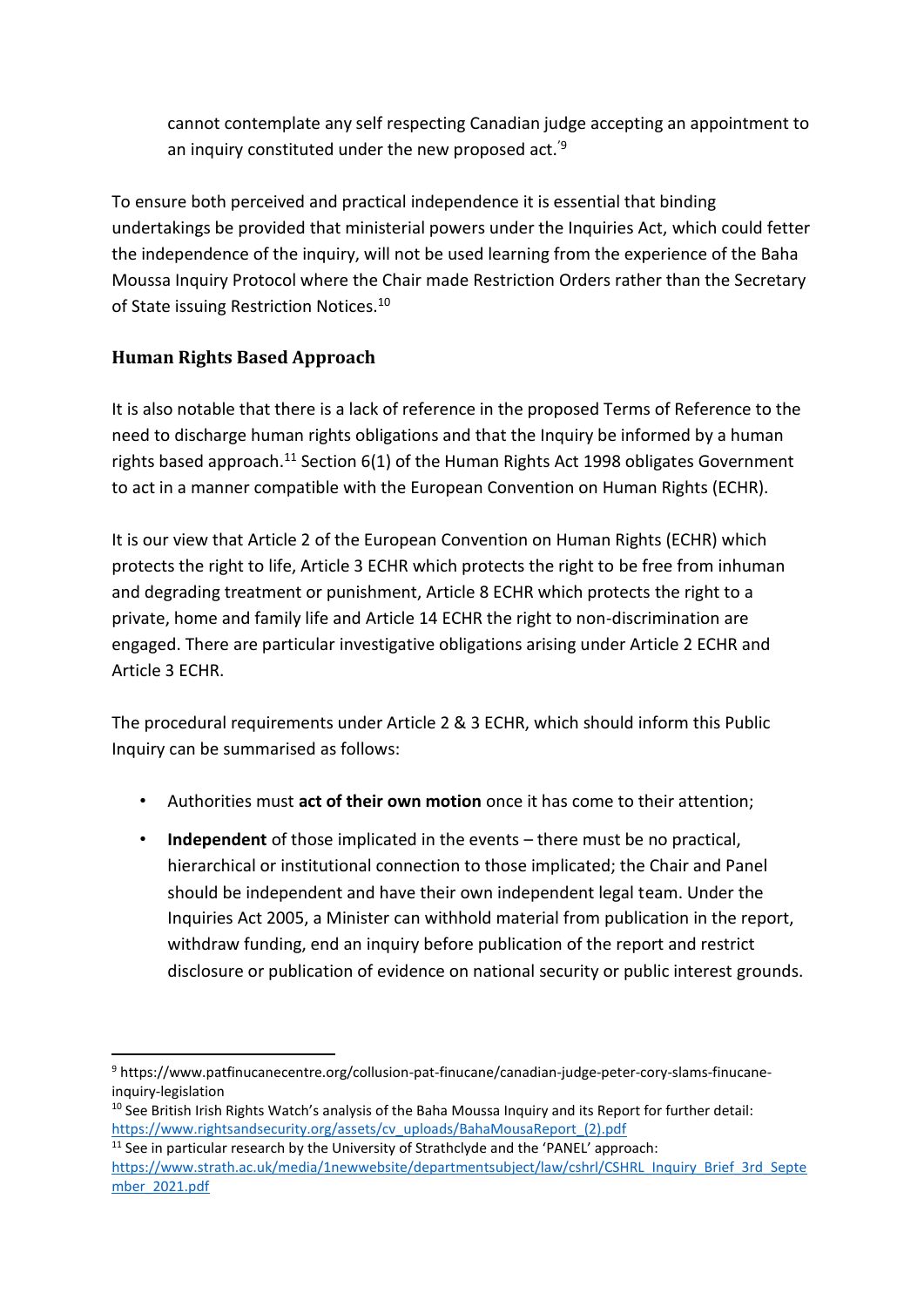If an inquiry is held under this Act it is essential that lessons are learned and best practice replicated from the Baha Moussa Inquiry protocol;

- **Effective** an investigation must be capable of leading to the identification and punishment of individuals responsible; this is an obligation not of results but of means. Authorities must take reasonable steps to collect evidence and elucidate the circumstances of the case. Investigative conclusions must be based on a thorough, objective and impartial analysis of all relevant elements;
- There must be a sufficient element of **public scrutiny** to provide accountability in practice as well as in theory;
- **The inquiry must involve victims or their next of kin** in the procedure to the extent necessary to safeguard their legitimate interests. Core participant status should be afforded to victims and survivors;
- **There is a duty of promptness** the investigation must take place promptly and proceed with reasonable expedition. This is necessary to maintain public confidence in the rule of law.

#### **International soft law standards**

When considering its obligations under the ECHR, authorities are also required to interpret their provisions in light of other relevant international standards and their authoritative interpretation by competent international treaty bodies. The Public Inquiry should also assess compliance with the following non-exhaustive list of international obligations:

- Article 6 of the International Covenant on Civil and Political Rights (ICCPR) protects the right to life
- Article 2 of the International Covenant on Civil and Political Rights (ICCPR) prohibits discrimination, and provides for the provision of an effective remedy for any violations
- Article 12(1) of the International Covenant on Economic, Social and Cultural Rights (ICESCR) protects the right to the enjoyment of the highest attainable standard of physical and mental health
- Article 7(b) of the International Covenant on Economic, Social and Cultural Rights (ICESCR) protects the rights to safe and healthy working conditions
- International Convention on the Elimination of all Forms of Racial Discrimination (ICERD)
- Convention on the Rights of the Child (CRC)
- Convention against Torture and Other Cruel, Inhuman or Degrading Treatment or Punishment (CAT)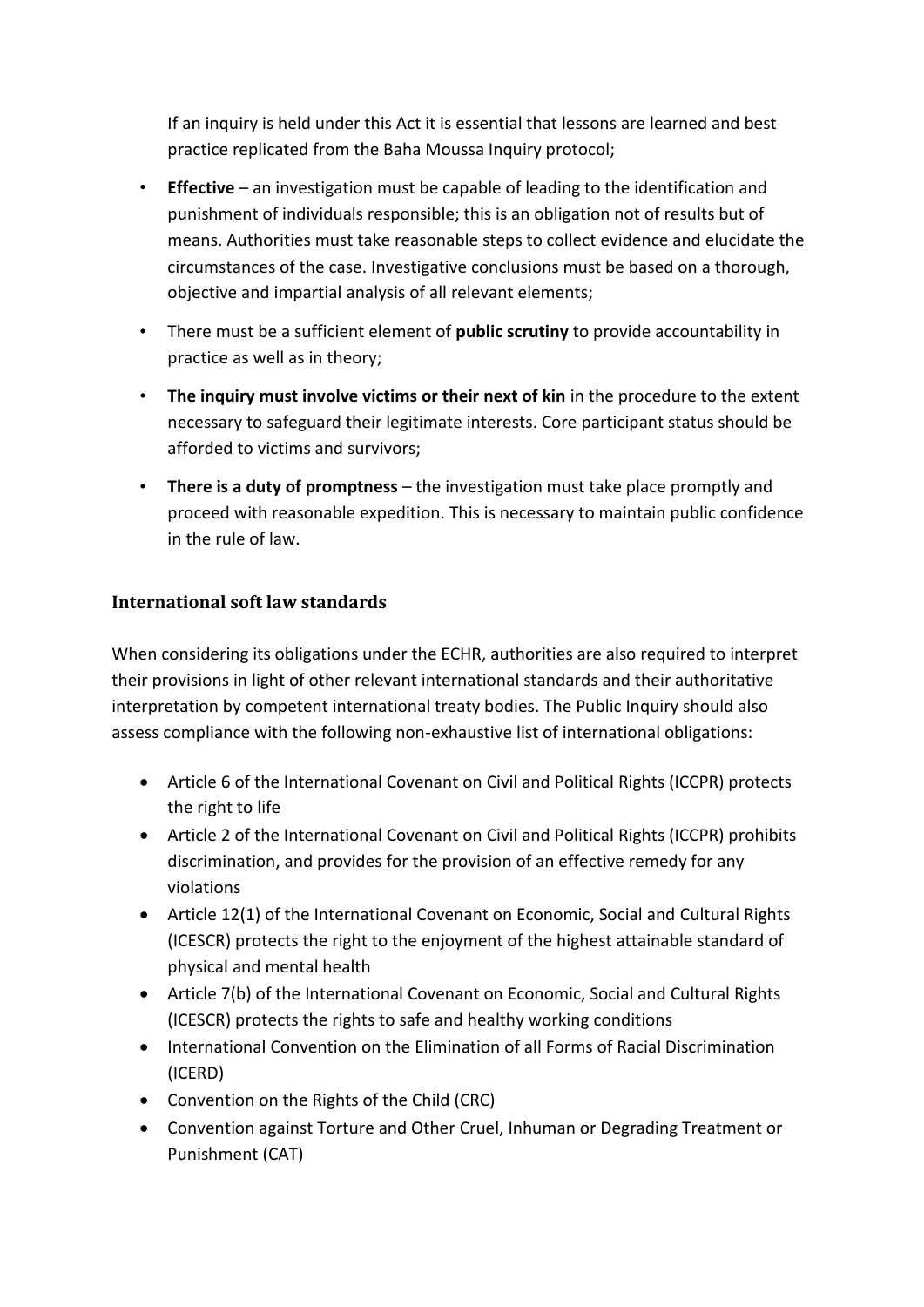- The Optional Protocol to the Convention against Torture and Other Cruel, Inhuman or Degrading Treatment or Punishment (OP-CAT)
- International Convention on the Protection of the Rights of All Migrant Workers and Members of Their Families (ICMW)
- Article 11 of the European Social Charter which provides for the right to protection of health
- Article 3 of the European Social Charter which provides for the right to safe and healthy working conditions
- European Convention for the Prevention of Torture and Inhuman or Degrading Treatment or Punishment
- Universal Declaration on Human Rights
- Constitutional provisions of the World Health Organisation and World Health Assembly

## **Further omissions from the Terms of Reference**

- It is essential that allegations of misconduct in public office, corruption and lack of propriety in contracts including the use of 'VIP lanes'<sup>12</sup> for suppliers of PPE is given particular focus. This is in particular to be addressed with a how it interfered with the positive human rights obligations to fulfil the right to health
- There is a lack of express focus on contextual issues; for example the impact of the casualisation of the workforce and the extent to which public health response duties can be or were placed on the private sector including care homes
- There is no reference to the treatment of care workers outside 'care settings'
- The disproportionate effect of the pandemic on protected equality groups and characteristics under Section 75 of the Northern Ireland Act and Equality Act 2010 including particular on Black, Asian and minority ethnic workers and women
- The disproportionate impact of the pandemic on those from low socio-economic backgrounds
- Limited access to GPs and to hospitals
- The effects of a decade of austerity on the NHS and its resultant incapacity during the pandemic
- The impact of privatisation and outsourcing of the NHS
- The effect of Government policies which have widened health and social inequalities and the impact this had on the death toll
- Failure to follow expert advice both domestically and from the World Health **Organisation**
- The mental health impacts in particular on children and young people

<sup>12</sup> https://www.theguardian.com/politics/2022/jan/12/use-of-vip-lane-to-award-covid-ppe-contractsunlawful-high-court-rules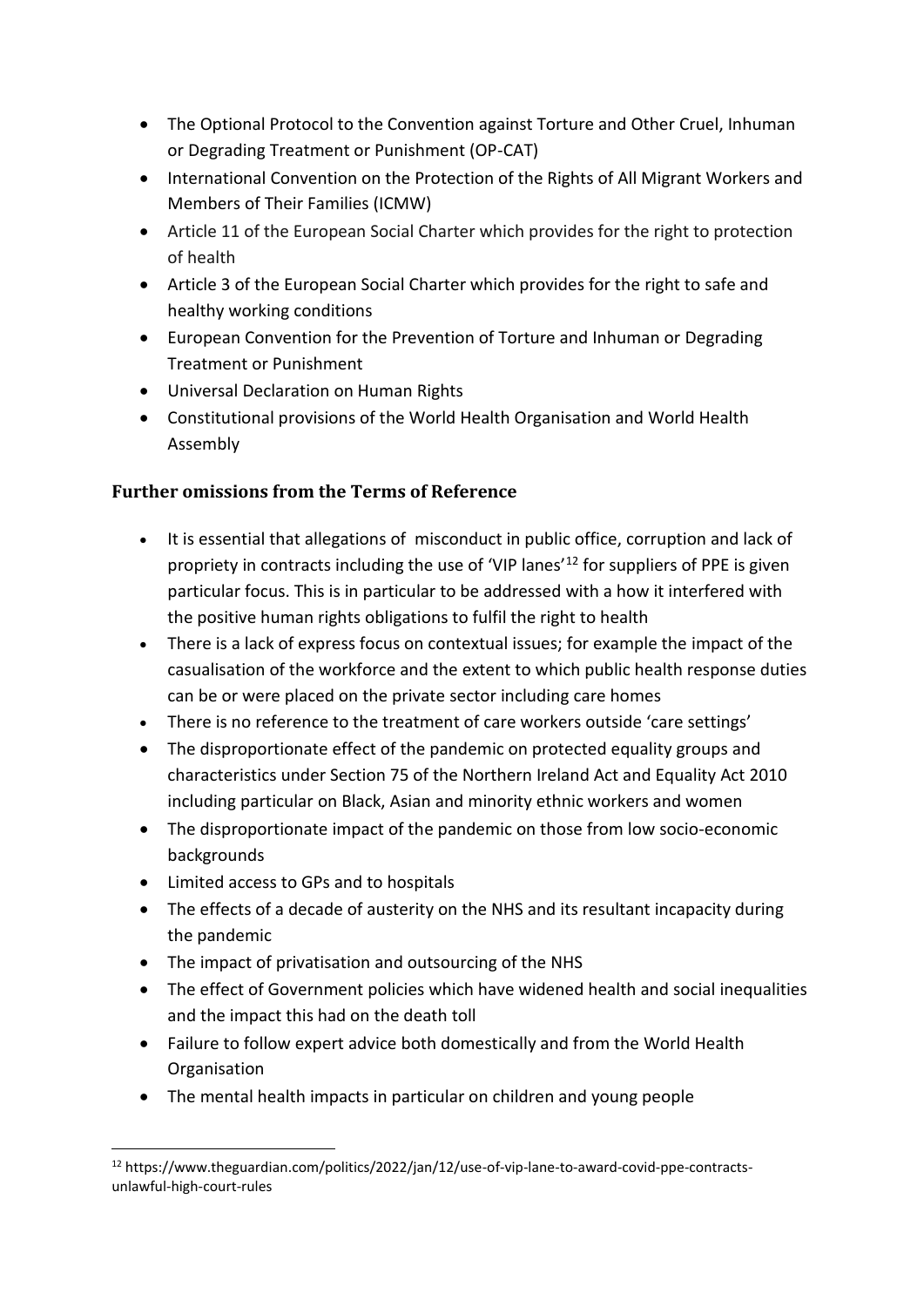## **2. Which issues or topics do you think the Inquiry should look at first?**

As outlined above, the procedural matter of the serious limitations of the Inquiries Act 2005 need to be addressed at the outset through binding undertakings that ministerial powers, which could fetter the independence of the inquiry, will not be used.

There also needs to be at the beginning a full commitment to comply with human rights obligations and that the Inquiry be informed by a human rights based approach. The positive and negative obligations arising under Article 2 ECHR (right to life) and Article 3 ECHR (right to be free from torture, inhuman or degrading treatment or punishment) should be a priority consideration for the Inquiry given the claims of ongoing violations and the duty to investigate promptly.

Extensive research and evidence has been gathered by civil society such as that referenced in the People's Covid Inquiry and it is imperative that the UK Covid-19 Public Inquiry examine in detail the full report and recommendations arising from this valuable piece of work.<sup>13</sup> The Inquiry should engage in outreach with key groups and sectors as outlined above and seek their views on what topics should be prioritised.

## **3. Do you think the Inquiry should set a planned end-date for its public hearings, so as to help ensure timely findings and recommendations?**

The Inquiry must be able to make timely findings and recommendations promptly to provide guarantees of non-recurrence in relation to a range of issues including the treatment of care home residents, front line workers, educationalists, and that it assesses the causal factors of unequal impacts of the pandemic across protected equality characteristics. An inquiry should not be narrowed to a snapshot of decisions taken in the mouth of the pandemic but rather would encompass the broader circumstances of the health service, that impacted on pandemic preparedness that predate the current mandate. It is essential that the Inquiry findings and recommendations are not subject to lengthy delays and implementation is properly monitored to ensure that lessons are learned and to avoid recurrence of the human rights violations identified and to restore public confidence.

Research has shown that only 6 out of 68 public inquiries that have taken place in the last 22 years have been fully followed up by select committees to assess what steps Government has taken as a result of the inquiry. It also notes the lengthy delays in the publication of final reports and we endorse its recommendations for this Public Inquiry to effect real change there is a need for:

<sup>13</sup> https://www.peoplescovidinquiry.com/